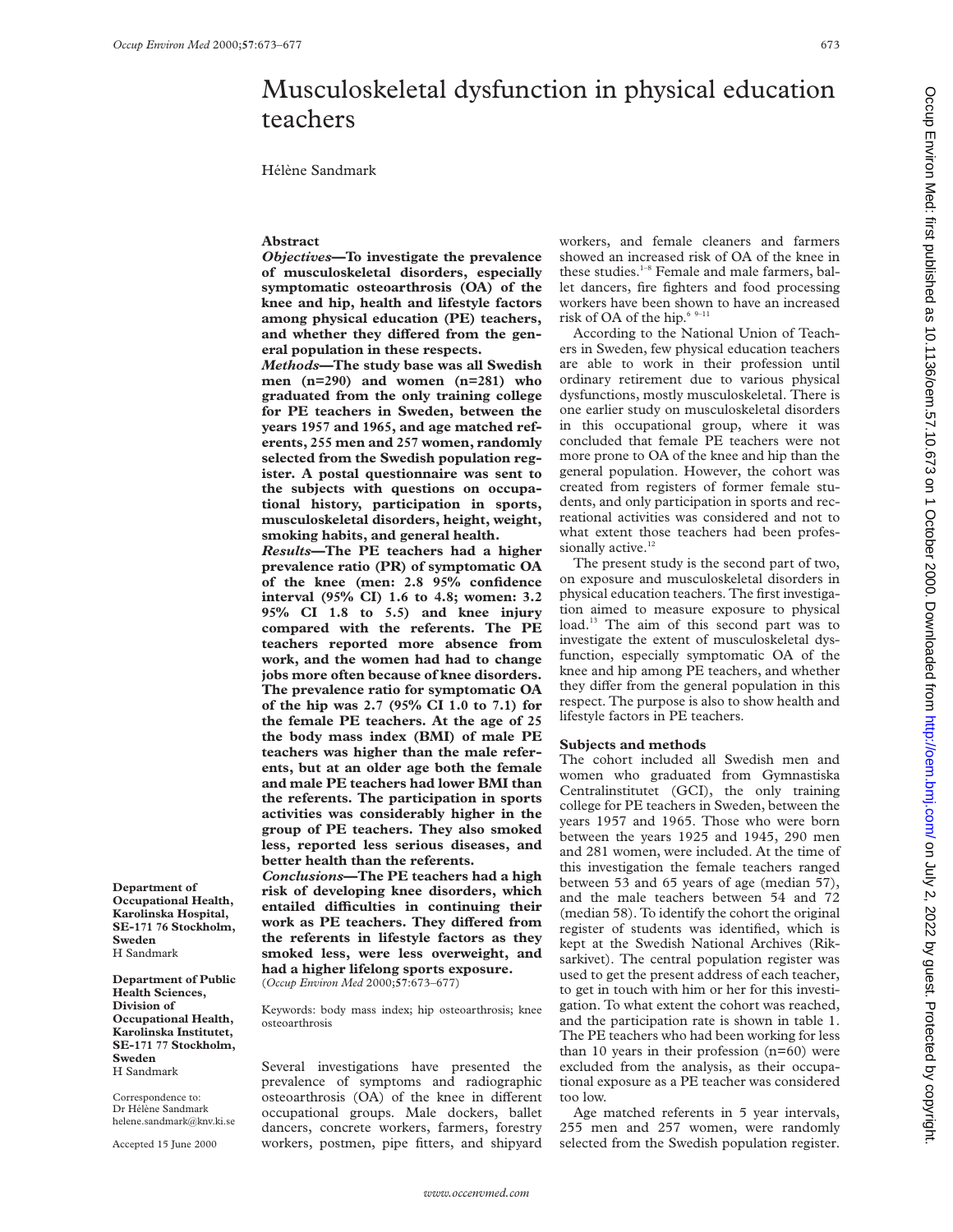| Cohort $(n=571)$                   | Men<br>$n = 290$ | Women<br>$n = 281$ |
|------------------------------------|------------------|--------------------|
| Emigrated                          | 3                |                    |
| Did not answer letter or telephone | 3                |                    |
| Not in the central population      |                  |                    |
| register                           | 15               | q                  |
| Did not want to participate        | 45               | 51                 |
| Participation rate                 | 214 (76%)        | 202 (72%)          |
| Deceased                           | 10               |                    |
|                                    |                  |                    |

The participation rate for the male referents was 193 (77%), and for the women 194 (76%). Fifty three (21%) of the male referents and 54 (21%) of the female referents did not want to participate. Five of the men and three of the women referents could not be reached, and five women were too ill to be able to join the study.

A postal questionnaire was sent to the subjects with questions on sports participation during their youth and adult life, occupational history, musculoskeletal disorders and dysfunction, height, weight, smoking, and general health.

Information on participation in different kinds of sports activities was investigated from the age of 15. The sports activities were reported for four periods of 10 year intervals and indexed. Those subjects who reported that they were physically active four times a week or more during one period got 20 points, and for reported sports activities one to three times a week 10 points were given. Eighty points was thus the maximum of sports exposure, and 50 points or more of lifelong sports exposure was considered high exposure.

Musculoskeletal pain, disorder, or dysfunction of different parts of the body now or in the past was asked for. For the hips and knees there

*Table 2 The prevalence ratios (PRs) (95% CIs) for self reported health, serious diseases, hypertension, and heart related symptoms among PE teachers versus the general population*

|                        | Men. |                       | Women |                       |  |
|------------------------|------|-----------------------|-------|-----------------------|--|
| Variable               | PR   | 95% CI                | PR    | 95% CI                |  |
| Good health            | 1.3  | $1.1 \text{ to } 1.5$ | 1.2   | $1.0 \text{ to } 1.4$ |  |
| Serious disease        | 0.5  | $0.4 \text{ to } 0.8$ | 0.7   | $0.5$ to $0.9$        |  |
| Hypertension           | 1.0  | $1.0 \text{ to } 1.1$ | 1.1   | $1.0 \text{ to } 1.1$ |  |
| Heart related symptoms | 1.1  | $1.0 \text{ to } 1.1$ | 1.1   | $1.0$ to $1.1$        |  |

*Table 3 The prevalence ratios (PRs) (95% CIs) for knee and hip injury, knee and hip osteoarthrosis (OA), and knee and hip surgery among PE teachers compared with the referents*

|                               | Men |                       |     | Women                 |  |
|-------------------------------|-----|-----------------------|-----|-----------------------|--|
| Variable                      | PR  | 95% CI                | PR  | 95% CI                |  |
| Knee injury                   | 2.1 | $1.6 \text{ to } 2.8$ | 2.2 | 1.6 to 3.0            |  |
| Knee OA                       | 2.8 | 1.6 to 4.8            | 3.2 | 1.8 to 5.5            |  |
| Knee OA adjusted for age      | 2.7 | 1.6 to $4.6$          | 4.0 | $2.0 \text{ to } 8.2$ |  |
| Knee OA adjusted for BMI      | 2.8 | $1.6 \text{ to } 5.0$ | 4.5 | 2.3 to 8.9            |  |
| Knee OA adjusted for smoking  | 2.4 | $1.3 \text{ to } 4.4$ | 3.1 | 1.8 to 5.4            |  |
| Knee OA adjusted for sports   | 2.6 | 1.4 to 5.0            | 3.3 | 1.6 to 6.1            |  |
| Knee OA subjects with major   |     |                       |     |                       |  |
| previous knee injury excluded | 2.1 | $0.5$ to $8.5$        | 2.0 | $0.6$ to $6.7$        |  |
| Knee surgery                  | 3.4 | $2.3 \text{ to } 5.2$ | 2.2 | $1.2 \text{ to } 3.9$ |  |
| Hip injury                    | 1.3 | $0.7$ to $2.5$        | 1.3 | $0.7$ to $2.5$        |  |
| Hip OA                        | 0.9 | $0.5 \text{ to } 2.0$ | 2.7 | $1.0$ to $7.1$        |  |
| Hip OA adjusted for age       | 1.1 | $0.5 \text{ to } 2.4$ | 3.0 | $1.1 \text{ to } 8.1$ |  |
| Hip OA adjusted for BMI       | 1.0 | $0.5$ to $2.2$        | 3.2 | $1.1$ to $9.0$        |  |
| Hip OA adjusted for smoking   | 1.0 | $0.4 \text{ to } 2.4$ | 2.8 | $1.0 \text{ to } 8.1$ |  |
| Hip OA adjusted for sports    | 1.1 | $0.4$ to $3.0$        | 5.5 | 1.2 to 25.2           |  |
| Hip surgery                   | 0.6 | $0.2$ to $1.8$        | 1.4 | 0.4 to 5.2            |  |

were questions on injury, diagnosis, and surgery. It was also asked if anyone had had sick leave, had changed jobs, or had claimed compensation due to musculoskeletal problems.

Body mass index (BMI), an indicator of overweight, was calculated as weight (kg) divided by height  $(m^2)$ . The BMI of the referents was the basis for the classification of the BMI in three groups. The values in the highest quartile were considered as high BMI, and those in the lowest quartile as low BMI. The 50% in between were the medium BMI values. The BMI at the time when the subjects were 25 years of age, and at the time of the investigation, was calculated.

Cigarette smoking was calculated as packyears. One pack-year is the equivalent of 20 cigarettes/day for 1 year. The subjects were divided into three groups: never smokers, light smokers (1–14 pack-years), and smokers ( $\geq 15$ ) pack-years).

To obtain information about the general health of the subjects there were questions on self estimated health, and any past or present reported serious disease—such as cancer, diabetes, circulatory disease, metabolic disturbance, and others.

#### STATISTICAL ANALYSIS

The prevalence ratios (PRs) and 95% confidence intervals (95% CIs) for the variables investigated were calculated by comparing the cohort with the referents according to the Mantel-Haenszel method.14 Confounding from age, weight (expressed as BMI), smoking, and sports were controlled for also with the Mantel-Haenszel method. Due to the limited number of subjects the variables were analysed one at a time.

#### **Results**

The PE teachers reported fewer serious diseases and better general health than the referents (table 2).

The prevalence of symptomatic OA of the knee, earlier injury and surgery to the knee was higher in female and male PE teachers (table 3). The rate ratio for sick leave due to knee disorders was 1.7 (95% CI 1.2 to 2.5) for the male, and 1.6 (95% CI 1.1 to 2.5) for the female PE teachers. The female PE teachers also had a rate ratio of 3.7 (95% CI 1.5 to 9.1) of having had to change work due to knee dysfunction, and among the men this increased rate ratio was 2.2 (95% CI 0.9 to 5.6). The PR for symptomatic OA of the hip was 2.7 (95% CI 1.0 to 7.1) for the female PE teachers. Of the PE teachers 88% were still actively working in their profession at the age of 40, and at the age of 50 the figure was 75%. Of those who were 60 years of age at the time of the investigation, 19% were still working in this profession and seven women and nine men had taken early retirement. The remaining PE teachers had other jobs—such as specialist teachers, office workers, and principals.

The PE teachers who developed clinical OA of the knee or hip had been active in their profession between 10 and 39 years (median value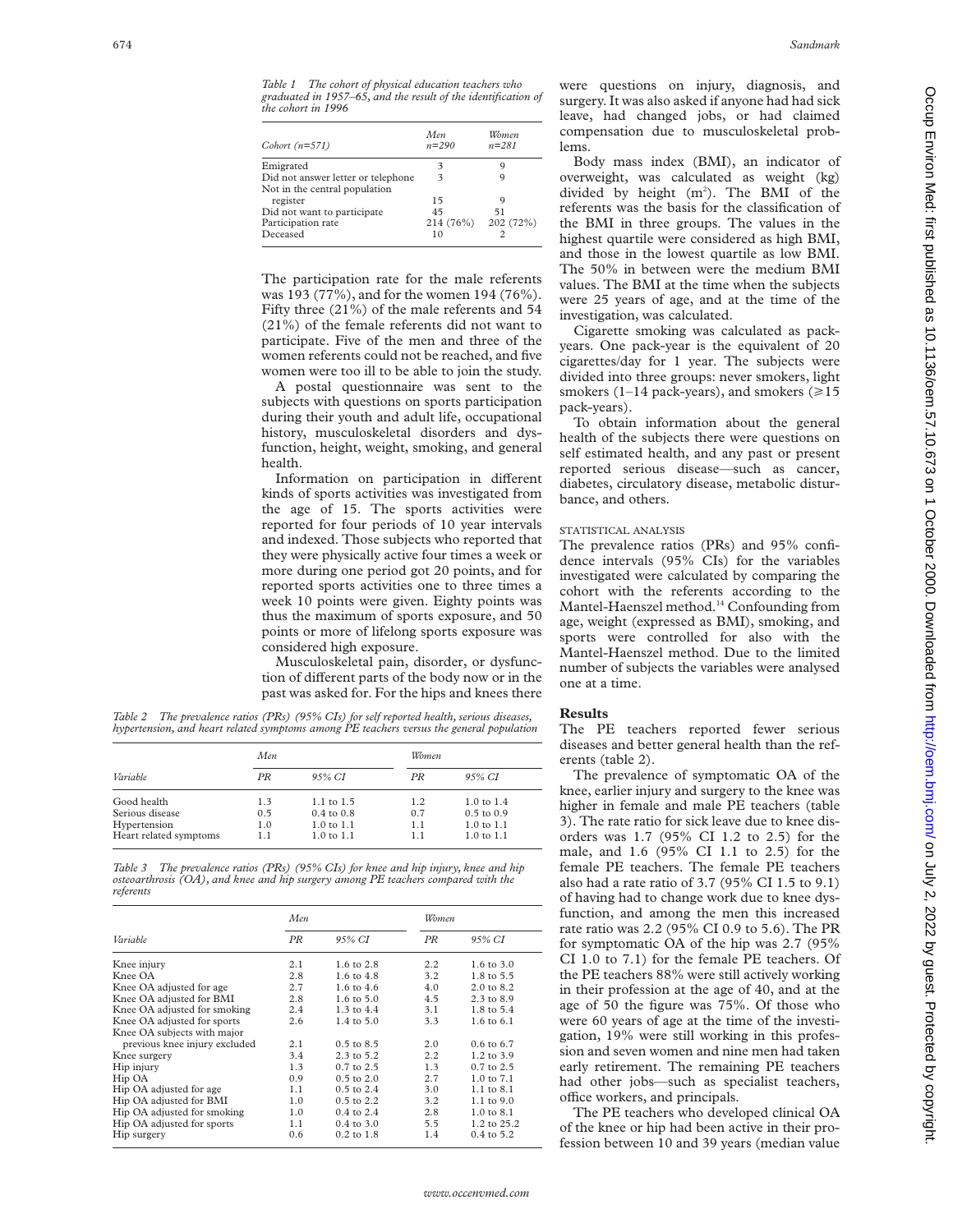31 years). Referents with OA of the knee and hip had been in various jobs, but mostly blue collar work. It was not possible to distinguish certain job titles entailing increased risk of OA as there was a wide variation.

Musculoskeletal disorders of the neck, shoulders, elbows, and back at any time in life were equally distributed among PE teachers and referents. However, there was a higher prevalence of disorders of the elbows among the female PE teachers, and of low back pain among both male and female PE teachers (table 4).

The PE teachers had been considerably more active in sports than the referents (table 5). Of the male PE teachers 73% (n=124), and of the women  $40\%$  (n=64) had at some time practised some sport at an elite level. Among the male referents 17% (n=32), and among the female referents 3% (n=5) had been at an elite level. Soccer, cross country skiing, downhill skiing, and jogging were the most frequent sports among both the male PE teachers and referents, and among the women gymnastics, jogging, cross country skiing, downhill skiing, and swimming.

Of the 34 male PE teachers with symptomatic OA of the knee, 31 reported previous high participation in sports (sports index  $\geq 50$ points), and of the male referents four of nine with OA of the knee had had high participa-

*Table 4 The prevalence ratios (PRs) (95% CIs) for self reported musculoskeletal disorders in the neck, back, and upper limbs among PE teachers compared with the referents*

|            | Men |                       |     | Women                 |  |  |
|------------|-----|-----------------------|-----|-----------------------|--|--|
| Variable   | PR  | 95% CI                | PR  | 95% CI                |  |  |
| Neck       | 1.1 | $0.8 \text{ to } 1.5$ | 0.8 | $0.7$ to $1.1$        |  |  |
| Shoulder   | 1.3 | $0.9 \text{ to } 1.7$ | 0.8 | $0.6 \text{ to } 1.0$ |  |  |
| Elbow      | 1.0 | $0.7$ to 1.6          | 1.6 | $1.1 \text{ to } 2.3$ |  |  |
| Upper back | 0.9 | $0.5 \text{ to } 1.6$ | 1.0 | $0.7$ to $1.4$        |  |  |
| Lower back | 11  | $1.0 \text{ to } 2.1$ | 12  | $1.0 \text{ to } 1.4$ |  |  |

*Table 5 Lifelong exposure (15–54 years of age) to sports among PE teachers and referents (n (%))*

| Sports<br>exposure in<br><i>index figures</i> | Male PE<br>teachers | Male<br>referents | Female PE<br>teachers | Female<br>referents |
|-----------------------------------------------|---------------------|-------------------|-----------------------|---------------------|
| $\Omega$                                      | 1(0.6)              | 52 (32)           | 1(0.6)                | 68 (43)             |
| 10                                            | 1(0.6)              | 15(9)             | 7(4)                  | 19 (12)             |
| 20                                            | 3(2)                | 22(14)            | 7(4)                  | 23(15)              |
| 30                                            | 3(2)                | 18(11)            | 15(9)                 | 17(11)              |
| 40                                            | 49 (31)             | 33 (20)           | 56 (35)               | 23(15)              |
| 50                                            | 26(17)              | 10(6)             | 39 (24)               | 2(1)                |
| 60                                            | 27(17)              | 3(2)              | 11(7)                 | 2(1)                |
| 70                                            | 19 (12)             | 1(0.6)            | 10(6)                 | 2(1)                |
| 80                                            | 27 (17)             | 8(5)              | 16 (10)               | 3(2)                |

 $\geq$  50 Index points is considered to be high exposure to sports.

*Table 6 The prevalence ratios (PRs) (95% CIs) for medium and high BMI (v low BMI) at the age of 25 and at the time for this investigation among PE teachers*

|            | $25v^*$            | At present†                |
|------------|--------------------|----------------------------|
| Men:       |                    |                            |
| Medium BMI | $1.4$ (1.2 to 1.6) | $0.9$ (0.7 to 1.1)         |
| High BMI   | $1.6$ (1.2 to 2.1) | $0.4$ (0.2 to 0.6)         |
| Women:     |                    |                            |
| Medium BMI | $1.2$ (1.1 to 1.4) | $0.5(0.4 \text{ to } 0.6)$ |
| High BMI   | $1.2$ (0.9 to 1.1) | $0.1$ (0.1 to 0.2)         |

\*BMI of men, low <20.7, medium 20.8–23.7, high  $\ge 23.8$ ; women, low <19.2, medium 20.8–21.9, high >22.0. †BMI of men, low <23.9, medium 24.0–27.8, high >27.9; women, low <22.7, medium 22.8-27.0, high  $\ge 27.1$ .

tion. Among the female PE teachers nine of 14 with OA of the knee reported high participation in sports, and of the three female referents with OA of the knee one had had high participation in sports.

At the time of the survey the BMI of PE teachers was considerably lower than the referents, but at the age of 25 the BMI of male PE teachers was higher than the male referents (table 6).

Among the PE teachers, 65% (n=109) of the men and 68% (n=110) of the women had never smoked, compared with 38% (n=66) of the male, and 55% (n=101) of the female referents. Among the male referents 35% (n=62) had 15 or more pack-years, and among the male PE teachers the figure was 7% (n=11). The figure for the female referents for 15 or more pack-years was 18% (n=33), and for female PE teachers 6% (n=10).

#### **Discussion**

The results of this study show evidence of more frequent injuries and symptomatic OA of the knees in both female and male PE teachers, and more symptomatic OA of the hip among the female PE teachers than the referents. The PE teachers were more often subjected to knee surgery. The group of PE teachers reported more absence from work, and had to change their work or work tasks more often because of knee disorders. Their sports participation was high, and they differed substantially from the referents in this respect. The BMI of male PE teachers was higher than the male referents at the age of 25. However, at an older age both men and women PE teachers had considerably lower BMI than the referents. The PE teachers smoked less, and reported less serious diseases than the referents.

At the time when the cohort attended the GCI in the late 1950s and early 1960s, it was the only training college in Sweden for PE teachers. As this study has a retrospective design the exposed cohort was traced through the central population register in Sweden. Out of the cohort of 571 PE teachers, 24 were not in the register and could not be found. Some of them could recently have died, and some could have emigrated without informing the authorities. The subjects who reported that they had emigrated were few, and had moved out of Sweden for various reasons—such as marriage and work. Those subjects in the cohort and among the referents who did not want to participate gave various reasons for this when they were contacted. As the number of refusals was moderate, the potential bias from nonparticipation would be small.

In epidemiological studies the absence or presence of musculoskeletal disorders is often studied with reports of pain and symptoms from the subjects in answer to questionnaires. These reports can be overestimated or underestimated, and the possibility that the PE teachers reported differently from the referents cannot be disregarded. Both during work and sports practice the symptoms could be aggravated, and therefore the PE teachers might report musculoskeletal dysfunction differently.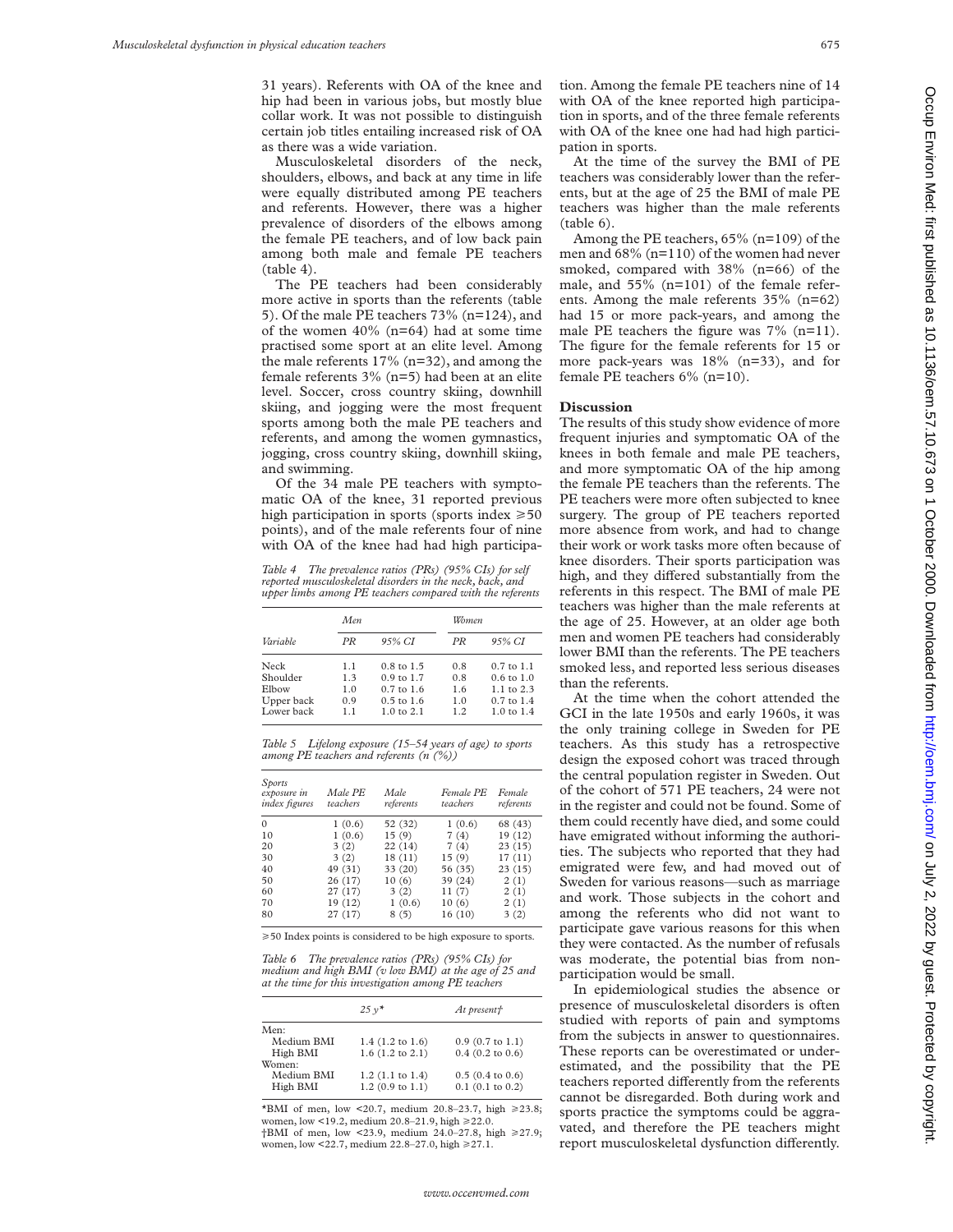For the diagnosis of OA the reporting was based on a physician's opinion, and thus it was clinical OA that has been investigated in this study. The course of OA is different compared with, for example, low back pain, which often comes and goes. Osteoarthrosis is an ongoing process that includes structural changes, which are probably established at the time when the diagnosis is settled, and even a person with sedentary habits would go to a physician due to pain.

Some misclassification of exposure due to memory deficiencies is unavoidable, but to remember regular participation in a sport activity is not too difficult, even if it is rather a long time ago. It is probably more difficult to report the quantity of the past sports participation.

There are several drawbacks in using the general population as a comparison group in a cohort study such as this one. The PE teachers are most likely to be a selected group of people who, at least at the time of choosing their training and profession, were fit and healthy enough to manage a physically demanding profession, and had a lower morbidity compared with the general population. The healthy worker effect<sup>15 16</sup> could bias the results, because subjects who are employed in certain occupations often constitute a group with lower risk of developing many diseases compared with the population as a whole, simply because the employed group must be healthy enough to work. The unemployed part of the population therefore has a higher risk of becoming ill. Thus, in a study that compares the morbidity experience of a certain occupational group with that of the total population, the healthy worker effect could lead to an underestimation of the relative morbidity in the exposed group.<sup>15 16</sup> If the healthy worker effect were a contributing factor in the present study, which is most likely, the PRs would be underestimated.

The effect of high participation in sports on OA of the hip and knee has not been finally concluded. In some studies it has been shown that running or jogging, which was common among both men and women in our study, at a non-elite level would not be a risk factor for OA of the knee,<sup>17-19</sup> but a study carried out by Spector *et al*<sup>20</sup> showed an increased risk of OA of both the hip and knee among former middle aged female ex-elite athletes. It was concluded in this last study that long term weight bearing sports activities, such as jogging, squash, hockey, badminton, and aerobics, are correlated with these disorders. In two Swedish studies it was shown that high participation in all kinds of sports increased the risk of OA of the hip in men and women, and that track and field and racket sports were the most hazardous for men.21 22 In a Swiss study of OA of the hip a positive association has been found with running,<sup>23</sup> however, no such correlation could be found in a study on former Finnish elite runners<sup>24</sup>

Soccer was the most common sports activity among men, both referents and PE teachers in the present study. Former soccer players, both

with and without former injuries, have been found to have an increased risk of OA of both the hip and knee, and elite players ran the highest risk.<sup>18 25-27</sup>

In the present study the participation in sports and the occupational exposure of a PE teacher are both approximations for exposure to mechanical load on the legs. Results from earlier studies suggest that repetitive use of the knees for impact loading and heavy lifting in occupational work are associated with OA of the knee.<sup>28-30</sup> The increased prevalence of OA of the hip in female PE teachers could be explained by a higher exposure to physical load compared with the male PE teachers, or anatomical differences between men and women, in the pelvis and the hip joint.

Occupational physical load can be compared with loads from sports, but it has not been possible to distinguish the impact from either exposure on the knee or OA of the hip in this study. It was shown that the PE teachers differed from the general population in leisure time participation in sports. The number of people in the present study did not allow calculations of stratum specific estimates. The PE teachers' high participation in sports and their occupational exposure were highly correlated. It could be concluded that these two exposures probably have a joint modification effect on the development of knee disorders. Investigations of the occupational exposure among PE teachers have been performed during whole workdays and it was shown that the exposure on the legs was considerable, as were the circulatory demands. High participation in lifting was found, especially when supporting the students in apparatus gymnastics, which produced the heaviest lifts.<sup>13</sup> From earlier studies on risk factors it has been established that lifting is a risk factor for OA of the knee.<sup>730</sup>

Confounding may occur if a risk factor other than the studied exposure is unequally distributed between the cohort and the referents such as participation in sports. Other factors associated with OA or other musculoskeletal disorders, which could also be confounders, such as age, obesity, and smoking, were adjusted for in all the analyses. Due to few subjects in the study these potential confounding factors were adjusted for one at a time. None of these exposure variables were found to be confounders, not even when controlling for sports. However, a certain confounding could have appeared, as the confidence intervals were wide (table 3).

In conclusion the PE teachers had more knee disorders than the referents from the general population. They more often had to change work due to knee dysfunction, and only a fifth of them were still working in their profession at the age of 60. They had a higher lifelong participation in sports, smoked less, were less overweight, and they had fewer serious diseases than the general population.

I thank Dr Eva Vingård, Professor Christer Hogstedt, Ms Ebba von Rosen, Mr Patrik Schéele, and Mr Staffan Hultgren for their kind and generous cooperation.